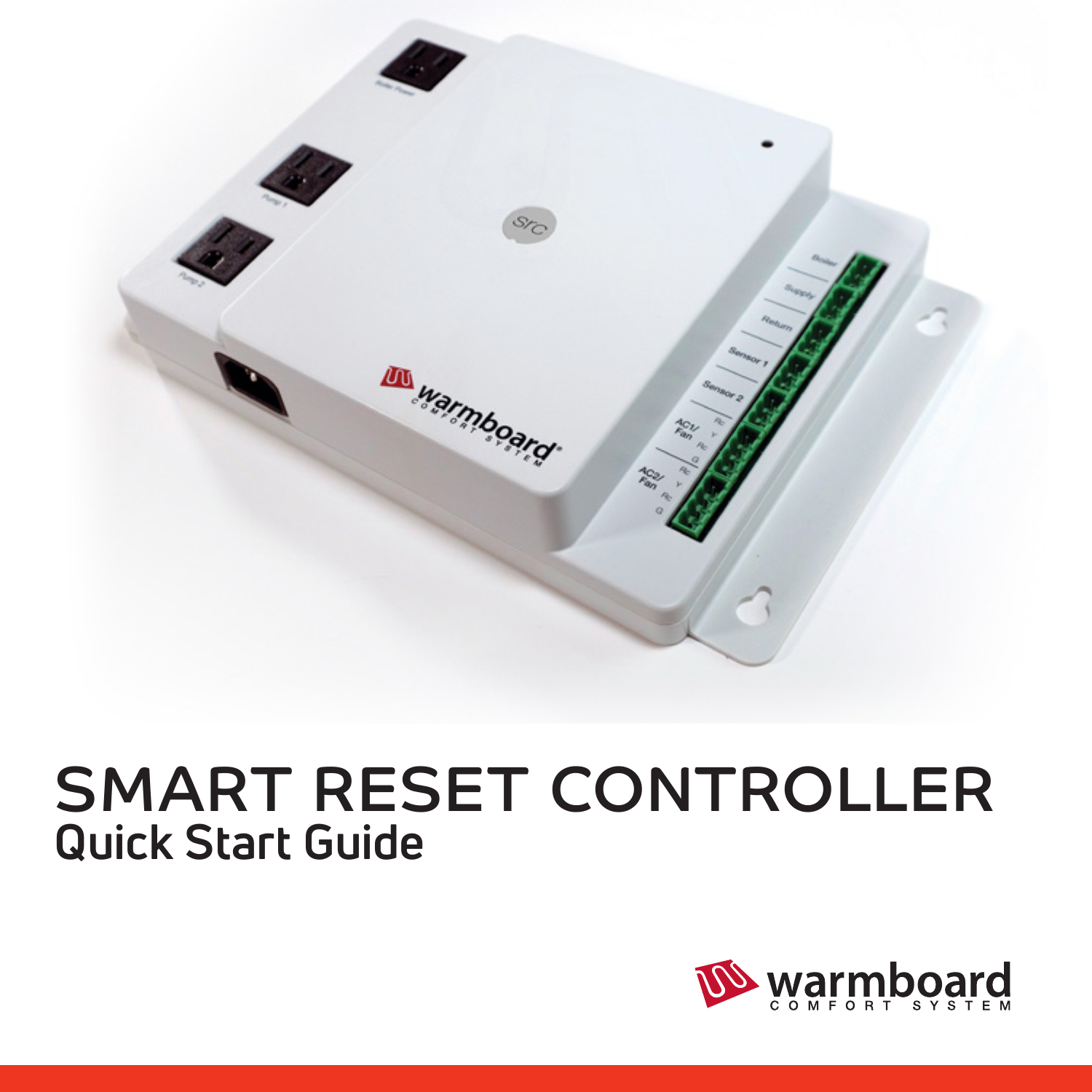The Smart Reset Controller (SRC) receives data from the Manifold Controller(s) and helps distribute and modulate water temperatures based on those needs. The SRC must be installed inside Warmsource after it has been properly installed. Follow these steps and refer to the complete WCS installation guide for additional information.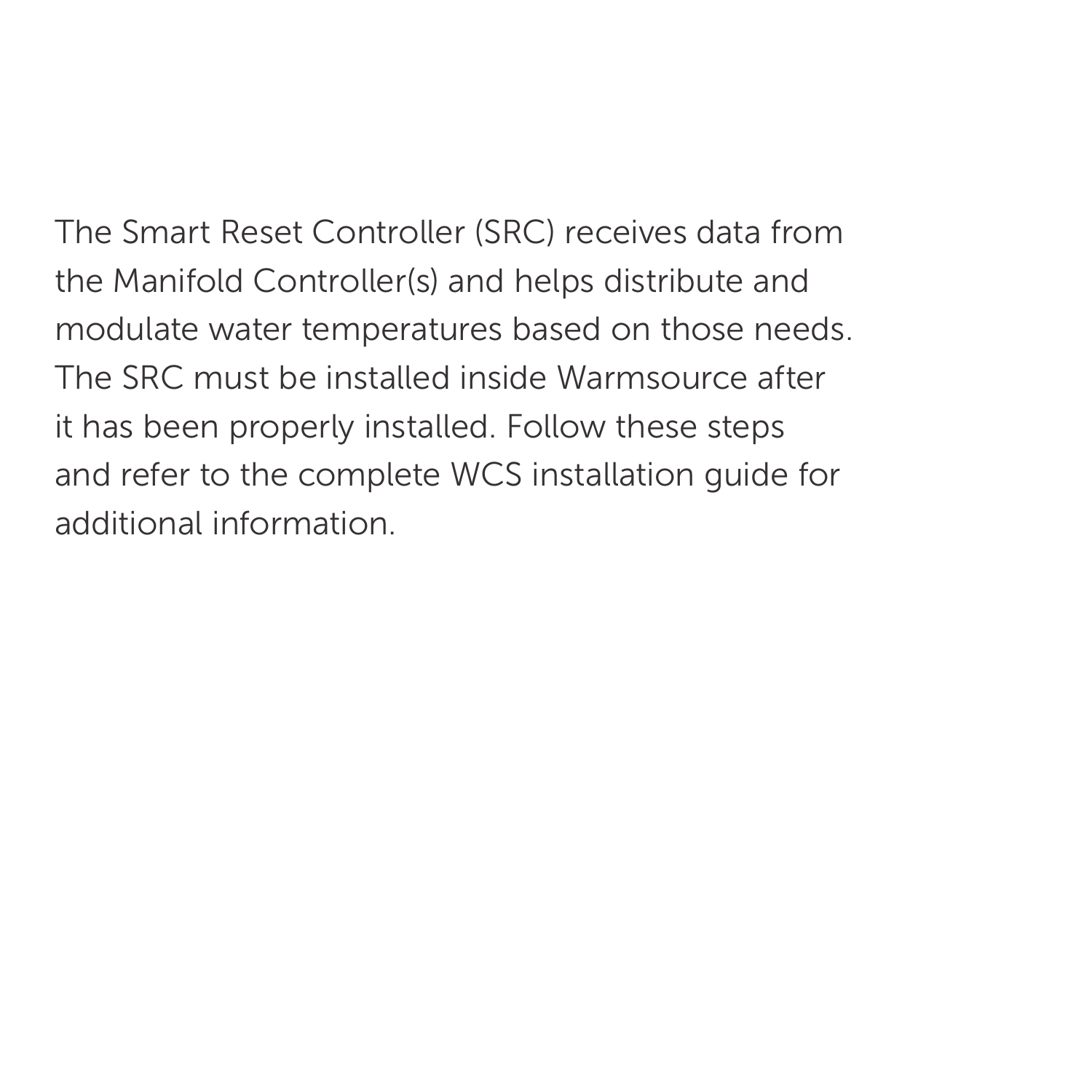After Warmsource has been installed and mounted, fasten the SRC into the mounting bracket located in the lower portion of Warmsource.



Remove the Warmsource cover, then fasten the SRC to the mounting bracket using the screws provided



Connect the power cord from the top half of the unit to the "Boiler" port, and the power cables from the pump(s) to the appropriate port



Attach the 4-wire connectors to the appropriate ports on the SRC (Boiler, Supply and Return). If connecting Air Conditioning, run wire from the AC Unit(s) to the "AC1/Fan" port



Connect the power cable from the bottom of the SRC unit to an external 120v outlet, and replace the cover